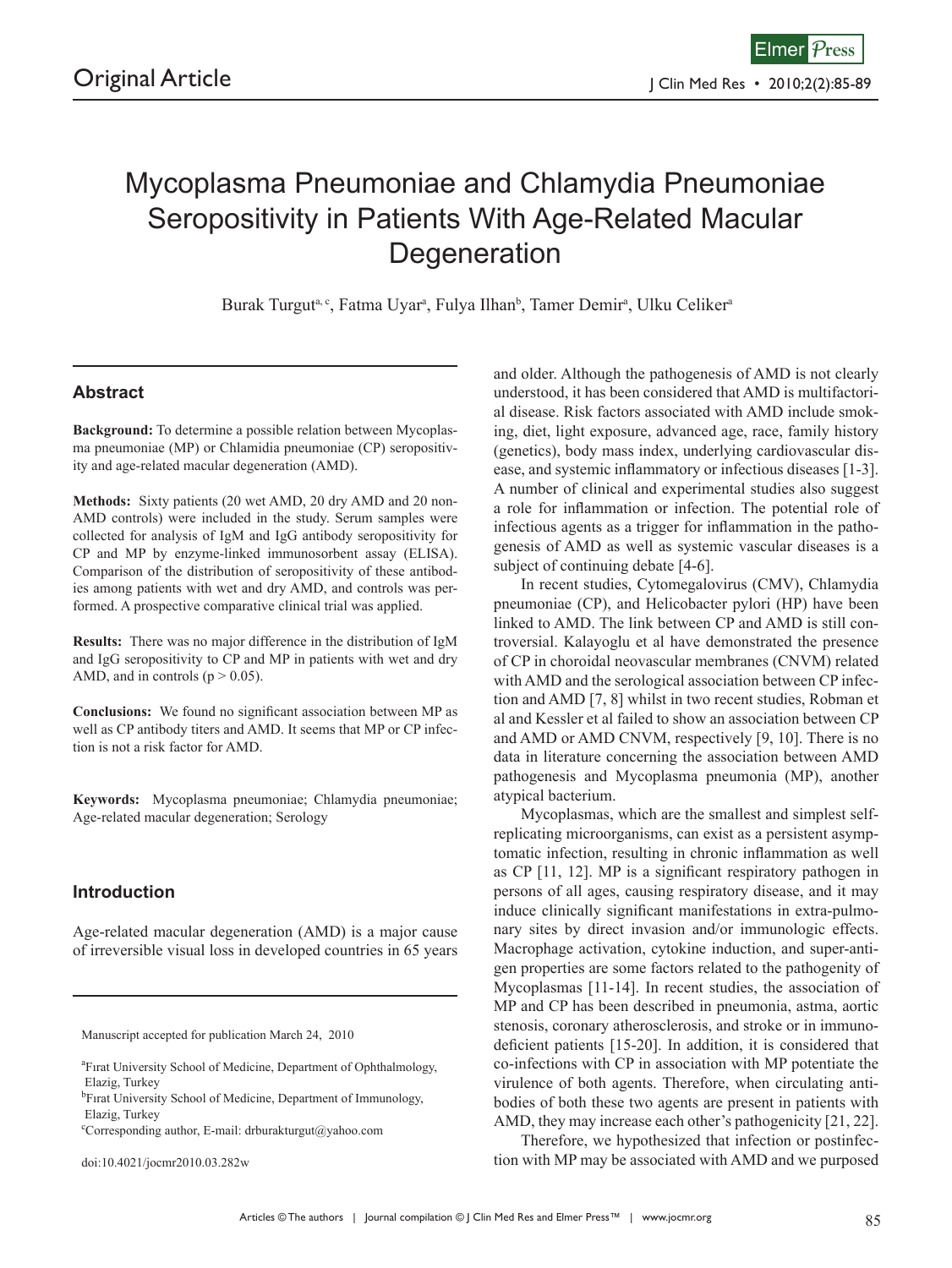to determine this possible association.

#### **Patients and Methods**

This pilot study was designed as a prospective case-control study and 20 patients with dry AMD (Group 1), 20 patients with wet AMD (Group 2) and 20 subjects age- and sexmatched and without AMD (Group 3) were included in the study. All patients underwent a complete ophthalmologic and general examination. The protocol for the study was reviewed and approved by the institutional review board. The tenets of the Helsinki declaration were followed throughout the study. Informed consent was obtained from each subject including detailed explanation of all procedures before participation in the study. A staff retina specialist classified AMD into nonneovascular or neovascular stages of disease.

#### **Inclusion criteria**

In group 1, the patients with dry (nonneovascular) AMD characterized by macular drusen or the presence of geographic atrophy without choroidal neovascularization (NV) or scarring documented by color fundus imaging, Fundus Fluorescein Angiography (FFA) and Optic Coherence Tomography (OCT).

In group 2, the patients with wet AMD with CNVM or disciform scar documented by FFA and OCT.

In group 3, control subjects that are sex- and agematched subjects included patients presenting for routine eye examination with or without other ocular disorders, but without evidence of drusen, retina pigment epithelial changes or choroidal neovascularization.

The participants with diabetes mellitus, ocular or systemic infection and inflammation, any hematological and immune disease, malignancy, hypergammaglobulinemia, connective tissue disease, history of myocardial infarction and coronary artery disease, or history of the usage of the drug that could influence serum immunoglobulin levels and previous laser treatment or intravitreal injection were excluded from the study.

#### **Serological assay**

Peripheral venous blood (10 ml) was collected from patients and healthy controls by venipuncture. The serum was separated and stored frozen at -20 °C. Samples were encoded, and laboratory personnel were masked to clinical information on the patients. Serological analysis as described in the following subsections was made by same personnel.

Qualitative immunoenzymatic determination of human CP IgG and IgM in serum were made using Novatec/Immunodiagnostica GmbH Germany (product No: CHLM0070, CHLG0070) on automatised ELISA system. Microtiter strip

wells are precoated with CP antigens to bind corresponding antibodies of the specimen. After washing the wells to remove all unbound sample material horseradish peroxidase (HRP) labeled anti-human IgG (IgM) conjugate is added. This conjugate binds to the captured Chlamydia specific antibodies. The immune complex formed by the bound conjugate is visualized by adding tetrametilbenzidine substrate which gives a blue reaction product. The intensity of this product is proportional to the amount of Chlamydia specific IgG (IgM) antibodies in the specimen. Sulphuric acid is added to stop the reaction. This produces a yellow endpoint color. Absorbance at 450 nm infrared was read using an ELISA micro well plate reader.

The absorbance of all wells at 450 nm was measured and the absorbance values for each control and patients samples was recorded for identification absorbance distribution. The cut-off value was calculated according to absorbance value. Samples were considered positive if the absorbance value is higher than 10% over the cut-off. All results were given as a NovaTec Units (NTU) (Cut-off:10 NTU).

Quantitative tests for detection of human antibodies IgG and IgM in serum against MP (Virion/Serion GmbH Germany (product No: ESR127G and ESR127M) ELISA kit.

Antibodies activities were given in U/ml. For MP IgG calculation was interpreted positive results >30 U/ml, borderline results 20 - 30 U/ml and negative results < 20 U/ml, and for IgM was positive results >17 U/ml, borderline results 13 - 17 U/ml, negative results <13 U/ml. All ELISA reactions were performed according to manufacturer's instructions on Dynex 1DXC-1381 (USA) full automatic ELISA system.

#### **Statistical analysis**

Statistical analysis was performed using the Statistical Package for the Social Sciences version 13.0 (SPSS, Inc., Chicago, IL, USA). The Student t test or chi-square test was used to compare nominal and categorical variables among the study groups, respectively. Results were given as means  $\pm$  standard deviations. P value less than 0.05 was considered as statistically significant.

#### **Results**

The subjects included 13 men (65%) and 7 women (35%) in Group 1; 12 men (60%) and 8 women (40%) in Group 2; 10 men (50%) and 10 women (50%) in Group 3. The mean ages of the Group 1, Group 2 and Group 3 were  $68.9 \pm 4.99$  years (range, 56 to 78 years),  $65.85 \pm 4.91$  years (range, 58 to 74 years),  $66.50 \pm 4.84$  years (range, 55 to 80 years), respectively. The patient and control groups were matched for age and sex and there was no statistically significant difference with regard to age and gender among the groups ( $p > 0.05$ ). The demographical data in the study groups are shown in Table 1.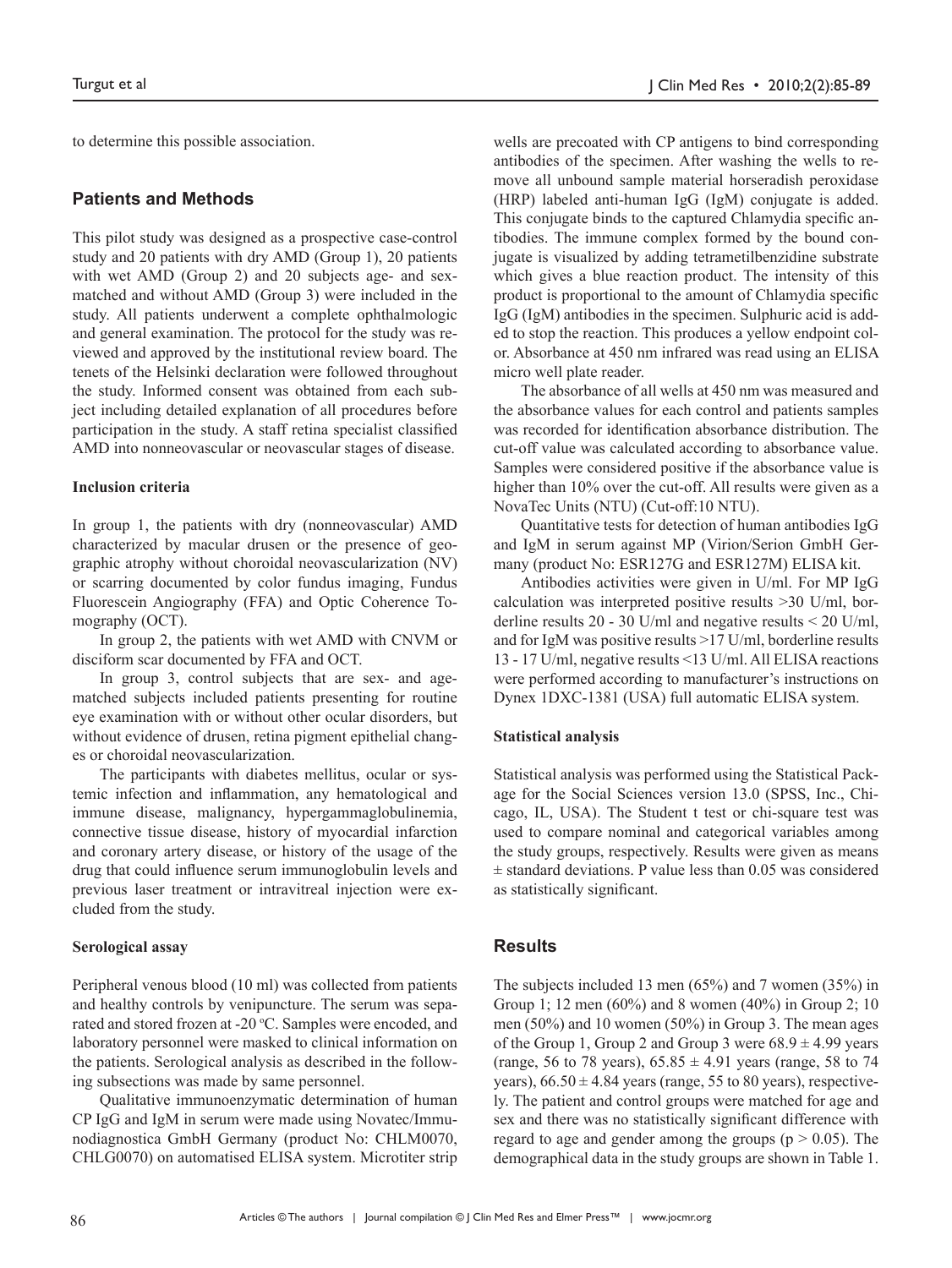| Group (n)               | Mean Age (range)                   | Gender $(\% )$                      |
|-------------------------|------------------------------------|-------------------------------------|
| Dry AMD $(20)$          | $68.90 \pm 4.99$ years (56 -78)    | 13 men $(65\%)$ , 7 women $(35\%)$  |
| Wet AMD $(20)$          | $65.85 \pm 4.91$ years (58 -74)    | 12 men $(60\%)$ , 8 women $(40\%)$  |
| Non-AMD controls $(20)$ | $66.50 \pm 4.84$ years $(55 - 80)$ | 10 men $(50\%)$ , 10 women $(50\%)$ |

|  | Table 1. Demographical Data in the Study Groups |  |  |  |
|--|-------------------------------------------------|--|--|--|
|--|-------------------------------------------------|--|--|--|

None of 60 patients in the study groups had positive for Ig M antibody titers to CP. Two (10%) of 20 patients with wet AMD had positive for IgG antibody titers to CP, compared with none of 20 patients with dry AMD and none of 20 controls. There was no major difference in the distribution of IgM and IgG titers for CP in wet and dry AMD ( $p > 0.05$ ).

Similarly, there was no major difference in the distribution of IgM and IgG titers for MP in wet and dry AMD, and in controls ( $p > 0.05$ ). All of the patients with wet AMD and dry AMD had negative for IgM antibody titers to MP whilst 19 (95%) of 20 controls had negative. Borderline IgM titers to MP were only one in the controls. One (5%) of 20 patients with wet AMD had positive for IgG antibody titers to MP, compared with two (10%) of 20 dry AMD patients. One (5%) of 20 controls had positive. Borderline IgG titers to MP were observed in three patients (15%) in wet AMD group but only one (5%) in each of dry AMD and control group. IgM and IgG seropositivities to CP and MP in the study groups are shown in Table 2.

The mean serum IgM titers for CP in patients with dry AMD (Group 1), wet AMD (Group 2) and in the controls (Group 3) were  $2.09 \pm 1.56$ ,  $1.27 \pm 1.18$  and  $1.48 \pm 0.53$ NTU/mL, respectively. The mean serum IgG titers for CP

**Table 2**. IgM and IgG Seropositivities to CP and MP (%)

in patients with dry AMD (Group 1), wet AMD (Group 2) and in the controls (Group 3) were  $5 \pm 4.72$ ,  $4.29 \pm 3.51$  and  $3.30 \pm 2.06$  NTU/mL, respectively. There was no significant difference among the serum IgM and IgG titers of the study groups ( $p > 0.05$ ).

The mean serum IgM titers for MP in patients with dry AMD (Group 1), wet AMD (Group 2) and in the controls (Group 3) were  $3.13 \pm 1.03$ ,  $4.13 \pm 1.99$  and  $4.13 \pm 2.63$ mlU/mL, respectively. The mean serum IgG titers for MP in patients with dry AMD (Group 1), wet AMD (Group 2) and in the controls (Group 3) were  $9.95 \pm 9.89$ ,  $12.99 \pm 8.75$  and  $15.78 \pm 8.32$  U/mL, respectively. There was no significant difference among the serum IgM and IgG titers of the study groups ( $p > 0.05$ ).

#### **Discussion**

A number of studies in humans and animals suggest that inflammation or infection may play a role in the pathogenesis of AMD. There is some evidence the relation between AMD and infections due to CMV, HP or CP [7-10, 23, 24]. Kalayoglu and Robman and their coworkers demonstrated that se-

| Group                | $CP$ IgM<br>Seropositivity $(\% )$        | $CP$ IgG<br>Seropositivity (%)            | MP IgM<br>Seropositivity $(\% )$                                  | MP IgG<br>Seropositivity $(\% )$                                   |
|----------------------|-------------------------------------------|-------------------------------------------|-------------------------------------------------------------------|--------------------------------------------------------------------|
| Group 1 ( $n = 20$ ) | Positive: $0(0\%)$<br>Negative: 20 (100%) | Positive: $0(0\%)$<br>Negative: 20 (100%) | Positive: $0(0\%)$<br>Borderline: $0(0\%)$<br>Negative: 20 (100%) | Positive: $2(10\%)$<br>Borderline: $1(5\%)$<br>Negative: 17 (85%)  |
| Group 2 ( $n = 20$ ) | Positive: $0(0\%)$<br>Negative: 20 (100%) | Positive: $2(10\%)$<br>Negative: 18 (90%) | Positive: $0(0\%)$<br>Borderline: $0(0\%)$<br>Negative: 20 (100%) | Positive: $1(5\%)$<br>Borderline: $3(15%)$<br>Negative: $16(80\%)$ |
| Group 3 ( $n = 20$ ) | Positive: $0(0\%)$<br>Negative: 20 (100%) | Positive: $0(0\%)$<br>Negative: 20 (100%) | Positive: $0(0\%)$<br>Borderline: $1(5%)$<br>Negative: 19 (95%)   | Positive: $1(5%)$<br>Borderline: $1(5\%)$<br>Negative: 18(90%)     |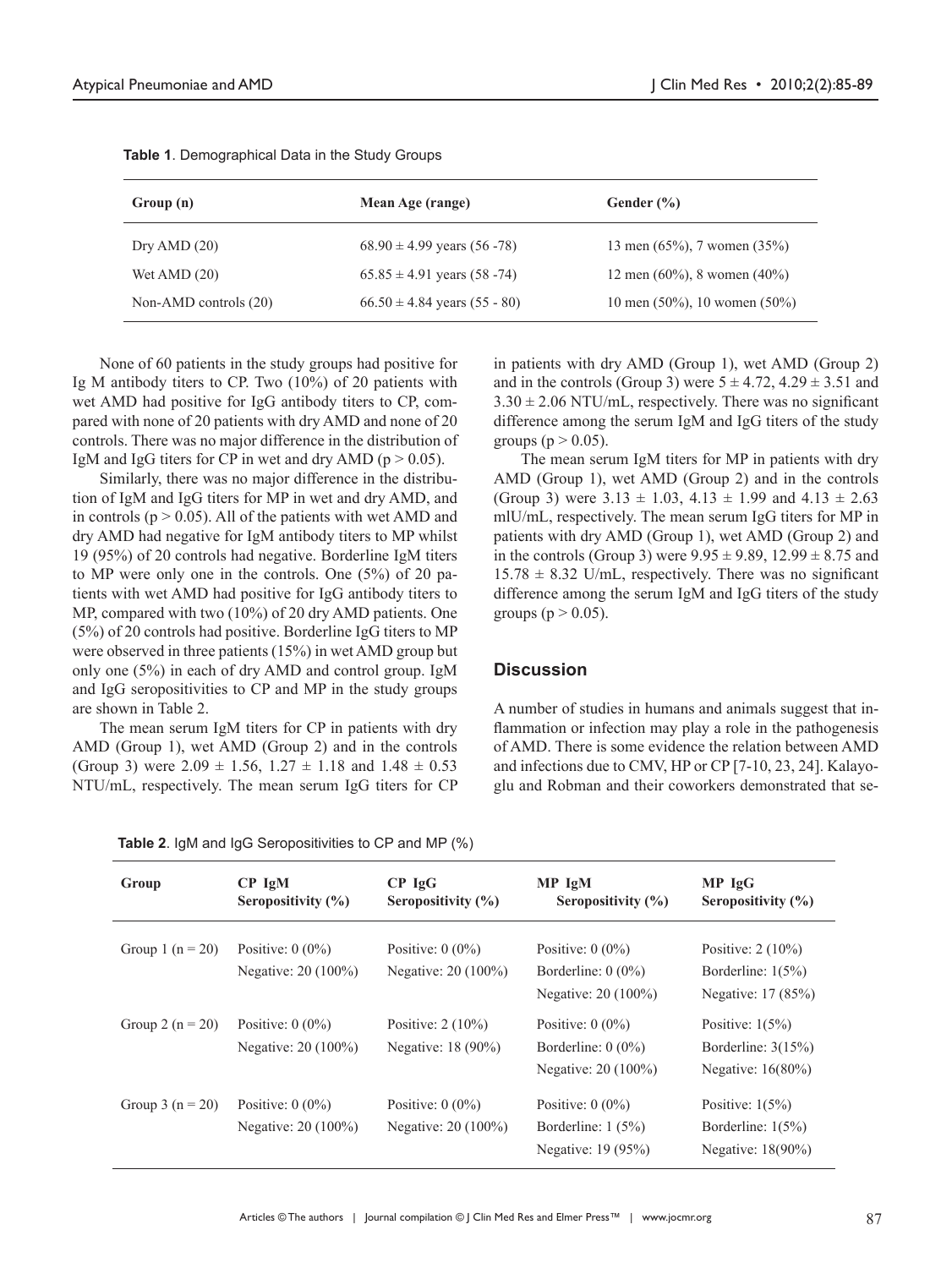rum antibodies for CP proteins are associated with increased risk for the development and progression of AMD [7, 10]. In another study, Kalayoglu et al. demonstrated the presence of CP in AMD CNVM when compared to the eyes with AMD without CNVM and non-AMD eyes [8]. They reported that macrophages may produce VEGF after infection with CP. In addition, Miller et al investigated the possible association between AMD and CP, HP, and CMV, as these agents are known to cause chronic infection and inflammation and CMV has been shown in animal models to accelerate the development of atherosclerosis. Miller et al found a significant association between high anti-CMV IgG titers and wet AMD compared with control and dry AMD patients. However, they did not find a difference in the distribution of titers for CP and HP in wet and dry AMD patients. They proposed that CMV-infected macrophages and endothelial cells might release increased amounts of proinflammatory cytokines that could cause the development of CNVM [23].

In another study, Ishida et al also found significantly elevated anti-CP IgG antibodies in patients with wet AMD compared with control subjects [24]. In contrast to these studies, two recent studies by Robman et al and Kessler et al failed to show an association between CP and AMD or AMD CNV, respectively [9, 10].

In our study, we expected elevation in CP antibodies in patients with specially wet AMD. However, distributions of CP antibodies were not found to be significantly different between patients with AMD and controls. These findings are contrary to those in the previous reports which demonstrated an association between CP infection and AMD. Our data supports the controversial role of CP in AMD pathogenesis.

To the best of our knowledge, this is the first report investigating the possible association between MP and AMD. In present study, we could not find a relation between AMD and MP. The insignificant results concerning with serology of MP in our study may be due to local inflammation. Thus, the histopathological or immunohistochemical studies in AMD CNVMs would be providing to understand the possible role of MP in AMD pathogenesis.

Although sample size of our study may be a limitation in this study, sufficient data to support this relationship could not be obtained. But it seems that MP or CP infection is not be related with the development of AMD. The long-term and larger studies in the series will contribute to verification of this relationship.

# **Acknowledgments**

Those involved in conducting the study would like to thank those who assisted with the collection of data, typing, editing of manuscript, its preparation, for review, and approval of the final manuscript. The authors report no conflicts of interest in this work.

## **References**

- 1. Ambati J, Ambati BK, Yoo SH, Ianchulev S, Adamis AP. Age-related macular degeneration: etiology, pathogenesis, and therapeutic strategies. Surv Ophthalmol 2003;48(3):257-293.
- 2. Clemons TE, Milton RC, Klein R, Seddon JM, Ferris FL, 3rd. Risk factors for the incidence of Advanced Age-Related Macular Degeneration in the Age-Related Eye Disease Study (AREDS) AREDS report no. 19. Ophthalmology 2005;112(4):533-539.
- 3. Scholl HP, Fleckenstein M, Charbel Issa P, Keilhauer C, Holz FG, Weber BH. An update on the genetics of agerelated macular degeneration. Mol Vis 2007;13(196- 205.
- 4. Patel M, Chan CC. Immunopathological aspects of agerelated macular degeneration. Semin Immunopathol 2008;30(2):97-110.
- 5. Kijlstra A, La Heij E, Hendrikse F. Immunological factors in the pathogenesis and treatment of age-related macular degeneration. Ocul Immunol Inflamm 2005;13(1):3-11.
- 6. Penfold PL, Madigan MC, Gillies MC, Provis JM. Immunological and aetiological aspects of macular degeneration. Prog Retin Eye Res 2001;20(3):385-414.
- 7. Kalayoglu MV, Galvan C, Mahdi OS, Byrne GI, Mansour S. Serological association between Chlamydia pneumoniae infection and age-related macular degeneration. Arch Ophthalmol 2003;121(4):478-482.
- 8. Kalayoglu MV, Bula D, Arroyo J, Gragoudas ES, D'Amico D, Miller JW. Identification of Chlamydia pneumoniae within human choroidal neovascular membranes secondary to age-related macular degeneration. Graefes Arch Clin Exp Ophthalmol 2005;243(11):1080- 1090.
- 9. Kessler W, Jantos CA, Dreier J, Pavlovic S. Chlamydia pneumoniae is not detectable in subretinal neovascular membranes in the exudative stage of age-related macular degeneration. Acta Ophthalmol Scand 2006;84(3):333- 337.
- 10. Robman L, Mahdi OS, Wang JJ, Burlutsky G, Mitchell P, Byrne G, Guymer R, et al. Exposure to Chlamydia pneumoniae infection and age-related macular degeneration: the Blue Mountains Eye Study. Invest Ophthalmol Vis Sci 2007;48(9):4007-4011.
- 11. Waites KB, Talkington DF. Mycoplasma pneumoniae and its role as a human pathogen. Clin Microbiol Rev 2004;17(4):697-728, table of contents.
- 12. Waites KB, Balish MF, Atkinson TP. New insights into the pathogenesis and detection of Mycoplasma pneumoniae infections. Future Microbiol 2008;3(6):635-648.
- 13. Razin S, Yogev D, Naot Y. Molecular biology and pathogenicity of mycoplasmas. Microbiol Mol Biol Rev